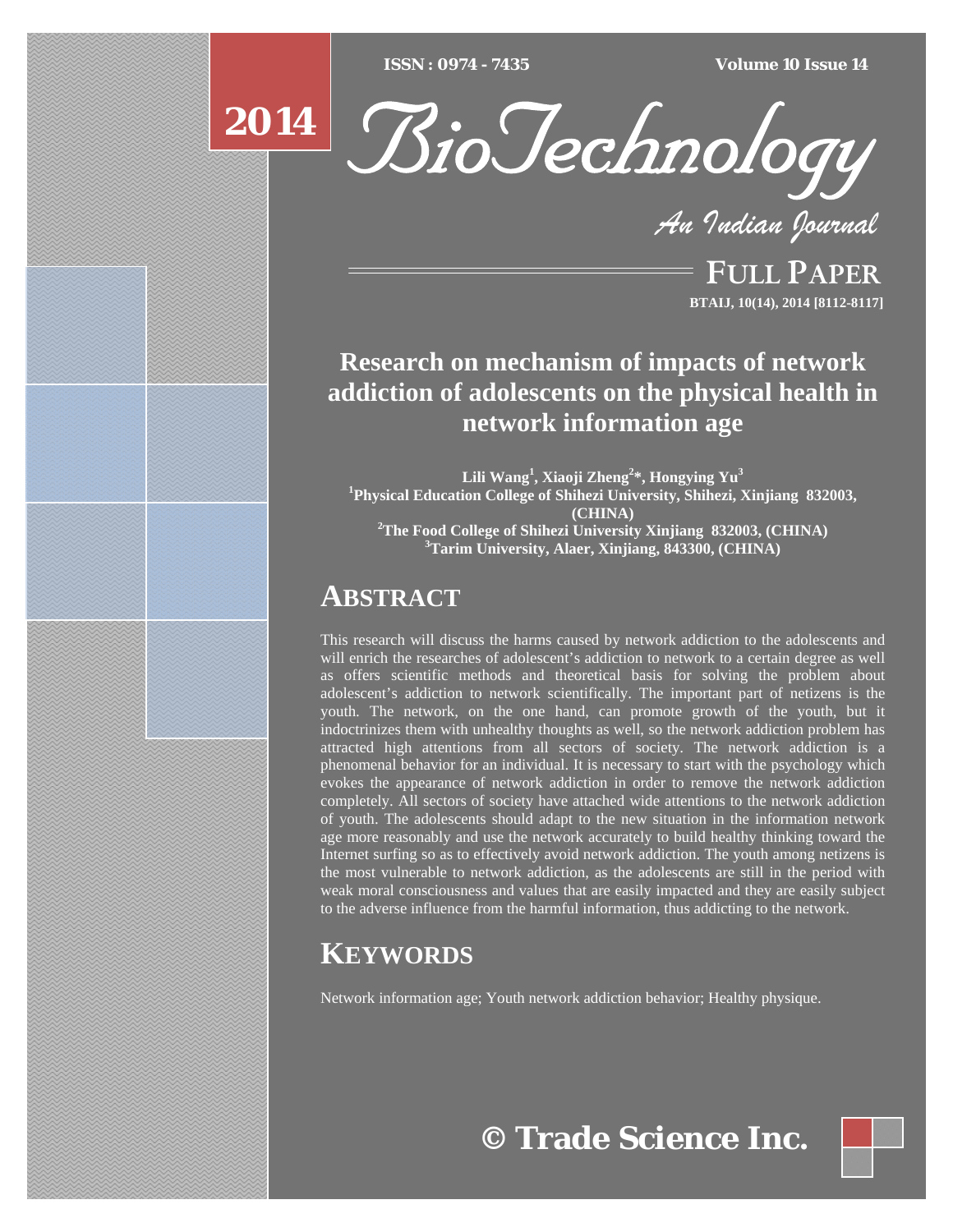#### **INTRODUCTION**

#### **Background of the subject**

 As a new thing, the Internet is developing so fast that it triggers the networked wave and promotes transition of human civilization and development of social formation. Internet exerts a great impact on the old ideology and leads to the unprecedented reform in the whole society. The internet with new development pattern of social formation will doubtlessly create new world views among the adolescents and bring new opportunities for adolescent socialization, so for the adolescents, Internet causes both opportunities and challenges.

 The youth has an important part of netizens. The network can broaden the horizon and bring wide benefits for the adolescents, however, the network is a double-edged sword and the youth is easily led to the wrong path carelessly. This is the network addiction problem that triggers the wide discussions in the society. Relatively, the self-control power of adolescents is weak, thus they are readily attracted by harmful network contents such as the pornographic information and violent games and then addicted to the network. This will not impact their school works and healthy development of body and mind, but also results in great harms for the families and society. A random survey was carried out in Xinjiang for this study and 350 students from 4 ordinary secondary schools were selected to take part in the survey.

#### **Research significance**

 The social ideal which human earnestly longs for is to establish good living environment and build a harmonious socialist society. Strong youths lead to a strong country, so an important requirement for building the harmonious socialist society is to enhance the comprehensive quality and standardize the morality of the teenagers. To adapt to new situation of information network age, it is required to guide the adolescents to correctly use the internet and develop healthy thought so as to prevent network addiction. The adolescent network addiction problem is rich but complex and as well as a new field for researches about current adolescent socialization. Cyber psychology and sociology of technology have listed it as the important subject to study on the network impacts on adolescents. This paper will focus on the study on network impacts on the adolescents and provide suggestions on how to prevent possible problems.

#### **THE CURRENT SITUATION OF INTERNET IMPACT ON THE ADOLESCENTS**

 Internet creates new social development pattern and has great impacts on the adolescents. Now through some surveys, we can know the current situation of internet impacts on the adolescents. The questionnaire survey adopted questionnaire forms made by ourselves about adolescent online behaviors in Xinjiang. The result and analysis of questionnaire survey are shown as follows TABLE 1:

| Netizen with network<br>addiction | The proportion of youth netizen<br>$($ %) | Confidence interval under 95% confidence<br>degree $(\% )$ |  |  |  |
|-----------------------------------|-------------------------------------------|------------------------------------------------------------|--|--|--|
| Field survey                      | 13.2                                      | $12.6 - 13.8$                                              |  |  |  |
| Network survey                    | 16.6                                      | 15.8-17.6                                                  |  |  |  |

#### **TABLE 1 : Results of field and network survey**

#### **Current situation of the youth's addiction to network**

 The Overnight time of Xinjiang adolescents is shown as Figure 1. TABLE 2 analyzes the difference of adolescent network addiction in the aspects of different genders, grades and regions and the statistical result is shown as follows.



**Figure 1 : Overnight time of xinjiang adolescents**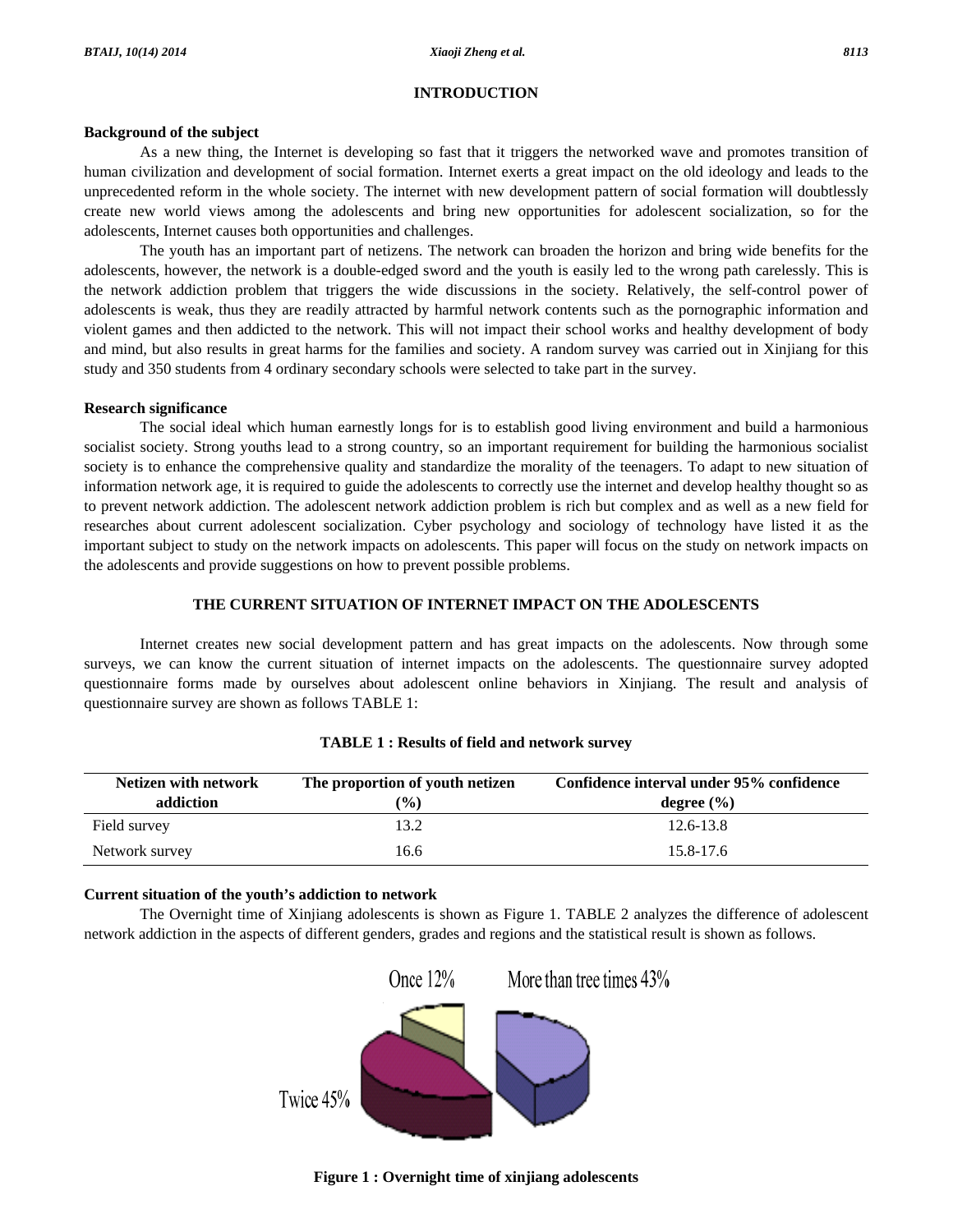| <b>Network addiction degree</b> |                       |         |                             |                                         | <b>Total</b>      |                             |      |
|---------------------------------|-----------------------|---------|-----------------------------|-----------------------------------------|-------------------|-----------------------------|------|
|                                 |                       |         | <b>Serious</b><br>addiction | <b>Addiction with general</b><br>degree | Mild<br>addiction | N <sub>0</sub><br>addiction |      |
| Gender                          | Boy                   | Percent | 2.8%                        | 11.5%                                   | 41.9%             | 43.8%                       | 100% |
|                                 | Girl                  | Percent | 2.1%                        | 9.8%                                    | 33.9%             | 54.2%                       | 100% |
| Grade                           | Junior high<br>school | Percent | 3.5%                        | 13.7%                                   | 45.6%             | 37.2%                       | 100% |
|                                 | Senior high<br>school | Percent | 3.4%                        | 13.2%                                   | 44.9%             | 38.7%                       | 100% |
| Region                          | City                  | Percent | 1.5%                        | 8.5%                                    | 38.4%             | 51.6%                       | 100% |
|                                 | Town                  | Percent | 2.1%                        | 9.6%                                    | 41.7%             | 46.6%                       | 100% |
|                                 | Village               | Percent | 2.9%                        | 11.4%                                   | 48.5%             | 52.8%                       | 100% |

|  |  |  | <b>TABLE 2: Data statistics table of adolescent network addiction</b> |
|--|--|--|-----------------------------------------------------------------------|
|--|--|--|-----------------------------------------------------------------------|

 According to the statistical results of TABLE 2, most teenagers have mild addiction to the network, but as a whole, the network addiction phenomenon is serious and has differences between different genders, different grades and different regions. First, in terms of gender, 43.8% of boys and 54.2% of girls think they do not have network addiction. There is 2.8% of boys and 2.1% of girls suffering serious addiction to network, so there is difference of network addiction degree between different genders. Second, in the aspect of grade, 37.2% of junior high school students and 38.7% of senior high schools think they do not have network addiction. For the region, 1.5% of urban students and 2.9% of rural students think they have serious network addiction and 46.6% of town students and 52.8% of rural students think they do not suffer network addiction, so the rural students are addicted to the network more easily. This survey shows that the network addiction degree is closely related to gender, grade and region.

## **Features of adolescent netizen**

 The Statistical table of adolescent network behaviors of different genders is shown as TABLE 3. The Statistical table of adolescent network behaviors of different genders is shown as Figure 2.

| Main purposes of surfing the Internet |                      |                 |       |                            |                        | Total        |      |
|---------------------------------------|----------------------|-----------------|-------|----------------------------|------------------------|--------------|------|
| Gender                                | <b>Playing games</b> | Data collection | Chat  | <b>Movies and teleplay</b> | <b>Shopping online</b> | <b>Other</b> |      |
| Boy                                   | 61.9%                | 5.2%            | 24.8% | 3.4%                       | 3.5%                   | $1.2\%$      | 100% |
| Girl                                  | 31.8%                | 6.3%            | 51.2% | 7.8%                       | 20.9%                  | 2.3%         | 100% |
| Total                                 | 46.3%                | 4.7%            | 26.7% | 8.6%                       | 11.8%                  | $.9\%$       | 100% |



**Figure 2 : Statistical table of adolescent network behaviors of different genders** 

 The statistical result of Table 3 shows that there is difference between different genders in the aspect of network behavior inclination. The network behaviors of boy mainly consist of game playing. 61.9% of boys think that their primary purpose is to play games followed by online chatting; the main purpose for the girls to surf the internet is to chat. 51.2% of girls regard online friendship and chat as the first entertainment. It is worth mentioning that we can see from the above graph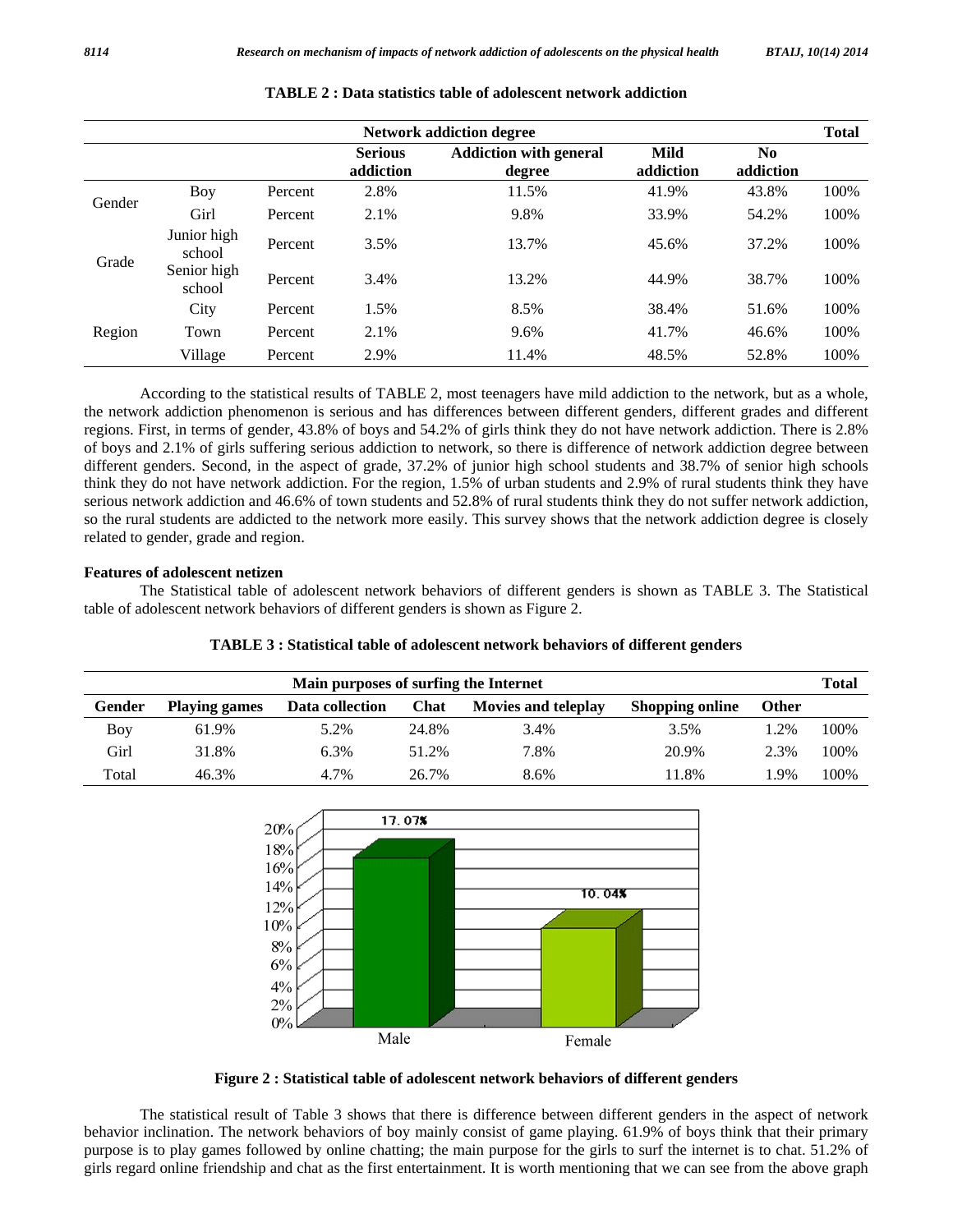that the online shopping proportion of girls is higher than that of boys. As a whole, the adolescents are inclined to play games and chat on the Internet.

## **CAUSES AND HARMS OF ADOLESCENT NETWORK ADDICTION**

#### **Causes for adolescent network addiction**

#### **(1) Immature physical and mental development of adolescent**

 The self-controlling ability of adolescents is weak and their thirst for knowledge is intensive and is curious about various amazing things in the world. Internet, a newly sprouted thing, will attract more attentions from the adolescents than other traditional Medias. Then the strong curiosity drives them to access to the Internet. Compared to the adults, the selfdiscipline is weaker, so they are easily obsessed by the new world views and the games which never make them bored. The behavior pattern and value view of adolescents have not fixed yet, so they are unable to resist the network temptation and then gradually become addicted to the network. Adolescent ability of cognizance is weak, so in front of this exciting and new information such as fake and pornographic information, they cannot resist. The adolescents accept positive education and they have strong ability to distinguish in the aspect of national destiny and interest, but for the temptation from new things, they are lack of according self-controlling ability to resist. The teenagers have strong self-awareness. They are urgent to get rid of restraints of school and parents and establish self-value too early. The network with free and equality features offer a virtual space for the adolescents and becomes the platform on which the teenagers can show themselves. They think that everyone is equal on the network and they do not have to worry about checks and with anonymity protection, they is able to vent the rebellion.

#### **(2) Adverse environment that the adolescents are exposed to**

 Currently the Internet bars can be seen in every street and the department concerned has enforced a series of regulations to prohibit the juveniles entering Internet bars, but substantively, these regulations fail to change frequent appearance of adolescents in the Internet bars. The adolescents with strong curiosity cannot resist the emerging online games and virtual network chat and they tend to regard Internet bars as paradise. At present, most of adolescents are the only child in a family and high-fed living habits prevent them communicating with their peers. Meanwhile, their parents may be engaged in the work and ignore the affective interaction with their child, so the adolescents who desire to express apply their feelings from real world to the virtual network world. With high-speed development of electronic information age, the network has become indispensable tool for the teenagers to study. Without correct guidance, the teenagers may fail to apply the network correctly and will regard it as a kind of tool for entertainment. At the same time, the adolescents have great study pressure and in order to escape from the reality and reduce the pressure, they will choose to surf the Internet for solace.

#### **Harms caused by adolescent network addiction**

#### **(1) Harm on body and mind**

 After the computer is started, its interior circuits will radiate electromagnetic waves with wide radiation frequency spectrum which has potential dangers to the human body. As computer operation requires fixed body postures and repeated actions, the computer users will often suffer aches in the waist and back, bacteria-free inflammation of articulation etc. Some common chronic diseases such as shoulder joint strain, waist joint strain, elbow joint strain and shortsightedness are all related to long-term operation of computer. If too long time is spent on computer operation and the eyes are too close to the computer screen, the body will be exposed to the harms caused by the radiation. The medical data shows that 90% of people who has spent too much time on computer operation would suffer eye ache, swelling and fatigue; 75% of them would have blurring of vision; more seriously, the serious diseases such as cataract and change of face pigment will be caused. The wrong operation postures will be unfavorable to harmonious development of adolescent body and result in blurring of vision, eye swelling or nausea, emesis and brain over excitation. More seriously, disordered sleep rhythm will be caused and the life may be under danger.

 If the teenagers spend too much time on computers, they will become unsociable as the real interpersonal communication is replaced by excessive man-machine interaction. Too much time is spent on the computer, resulting in the reduction of opportunities for improving the relationship with other family members, so they may maintain a unconcerned attitude towards their family members. Meanwhile, the basic language ability and physical and mental development of adolescents will be impacted strongly. They will suffer emotional diseases and increase the aloneness. The adolescents are at the stage with sensitive emotions and they are eager to strongly express any feelings, so the feelings that they fail to express in the real world will be vented in the virtual network and they will become more and more dependent on the virtual network. When they completely put the interedependent relation with other people into the virtual network, they lost themselves eventually and fail to position themselves. In the virtual network world, the adolescents are unable to control themselves and differentiate between right and wrong, but they have strong curiosity. They can speak out freely and this is a strongly lure for them and reduce their self-control ability to nothing and remove their sense of responsibility and morality. The facts have shown that some unhealthy contents in the network will have adverse impacts on normal psychological development, causing their addiction to network. The biological clock of network addicts is disordered, so they are easy to suffer mental fatigue and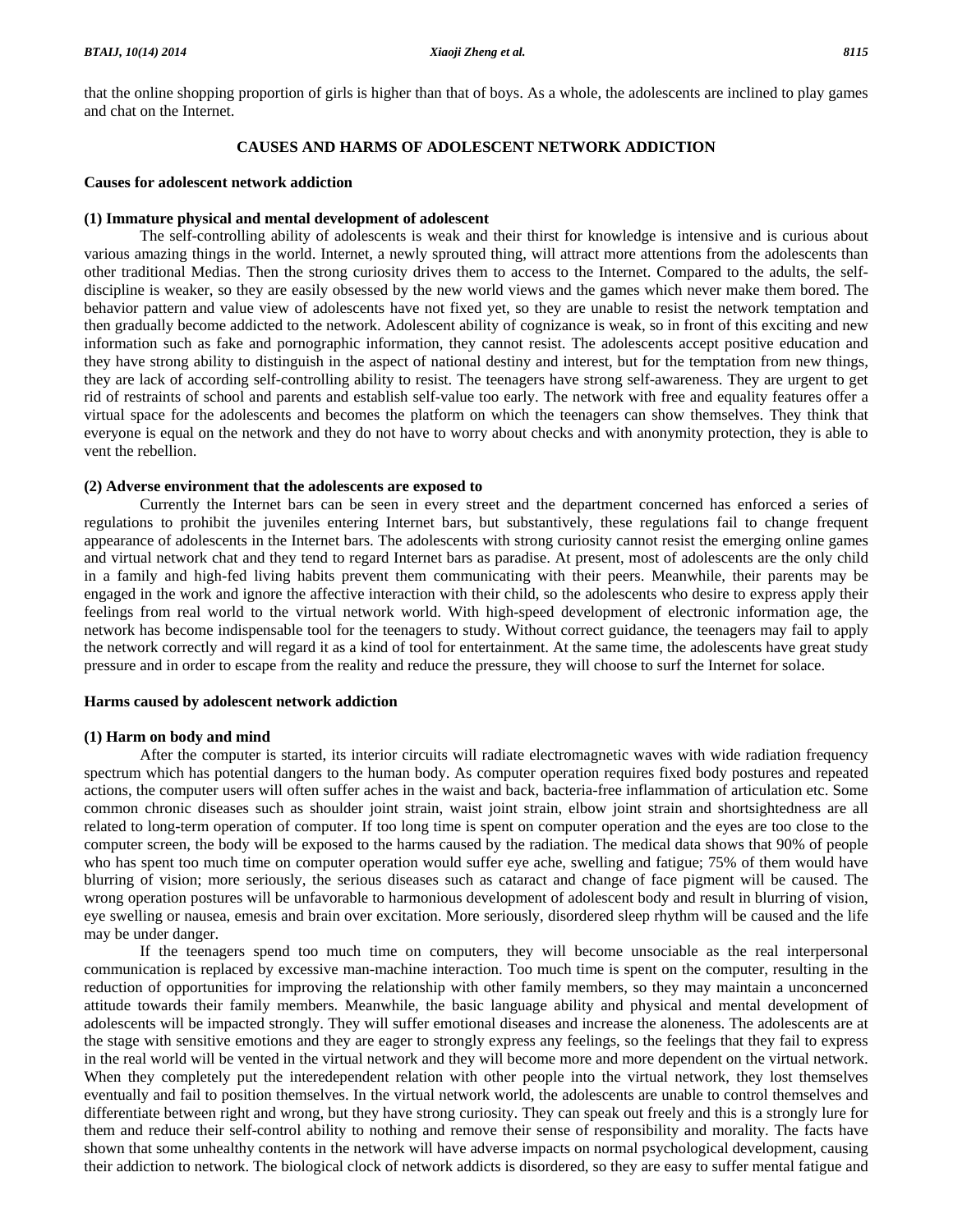attention-deficit disorder, resulting in making mistakes during working. Many youths thus lose their jobs. The excessive obsession to network will pose the economic burden on the parents and decrease affective interaction with their family. A lot of teenagers are instigated by bad network information and idle away in seeking pleasure. When their parents cannot satisfy their demands or the family economic condition is bad, they even choose to commit a crime. The adolescents have weak prevention awareness and self-controlling ability, so that unhealthy network information such as eroticism and violence are great lures to them. Adolescent network addiction will not only strongly impact the school life and family, but also have enormous dangers to the society if the teenagers choose to commit crimes. So the biggest victim of adolescent network addiction is our country and society.

#### **(2) The network leads the teenagers to form networked personality characteristics**

 The major manifestations of networked personality characters in the aspect of personality indication are: specific man-machine conversations carried out according to different interests, motivations, demands, world views and beliefs of network addicts.

 The network world is like a virtual real world for some people who is able to realize communication between human and virtual world through the network world in the traditional society mode. If the adolescents are addicted to this virtual society and act in the real world according to the behavior pattern formed in the virtual network, their normal psychological pattern will be changed. The people with networked personality characteristics have low openness and cannot communicate with others as smoothly as the normal persons. Meanwhile, these people depressed or even autistic. Relevant data shows that the vigilance, emotion and self-controlling ability of network addicts are lower than that of people without network addictions. In the virtual network, it is hard to determine the difference of personality abnormality with a specific standard like the normal personality. But in some cases, the both have substantial difference, so they cannot be treated as the same.

 The network personalization of adolescents will ultimately result in the personality distortion. When the network information is open to the public, the thinking ability of adolescents will reduce and ultimately cause significant change and personality distortion. The depression degree is closely related to the adolescent network addiction. The adolescents suffering network addiction are characterized by low self-esteem and lack of motivation in the aspect of personality characteristics. If the teenagers with network personality characteristics are not guided and supervised by their guardians, they are vulnerable to bad information presented in the network and their value, view of life and world view will be seriously impacted.

### **COUNTERMEASURES FOR PREVENTION AND CORRECTION OF ADOLESCENT NETWORK ADDICTION**

#### **Creating good social environment**

 The country, on the one hand, should enhance the establishment to give full play of learning function of internet; on the other hand, the administration should be strengthened to help the adolescents avoid unhealthy information when they are studying through internet. It is necessary to draw on advantages and avoid disadvantages and reinforce reasonable controls over Internet bars. At present, the country has worked out numerous laws and regulations on prevention of adolescent network addiction, but these systems fail to work effectively in the practice and exist in name only. So the author thinks that it is required to strengthen the regulation and supervision in the management process so as to bring the enforced laws and regulations into play. The game designers should maintain high social responsibility to design healthy games suitable for the teenagers and develop green network games appropriate for the teenagers, namely those games without unhealthy information. The Internet bar administrators should focus on the prevention. The society should enhance the education and guidance to make the adolescents obtain clearer knowledge about the virtual network world and utilize reasonably so as to make best use of the advantages and bypass the disadvantages. The department concerned should regulate the surroundings of campus, enhance filtration of network information, implement control and supervision on the network information, and guide the adolescents to surf the Internet in a civilized manner.

#### **The schools should strengthen the guidance**

 The key point of task to prevent adolescent network addiction is to strengthen the education on network security by schools. Any school is required to keep the overall requirement of rejuvenating the country through science and education in mind and follow the Party's policies for education. The school should make great efforts to exert the advantage of educational resources at school and greatly improve social and cultural quality of the students through rational management and macroscopic and microcosmic education methods to help the students grow up into the builders for good life in the future and all-round successors of socialist society. The school should hold rich and varied campus cultural activities to develop sound personality characteristics and healthy psychology of students as well as improve their curiosity about the real life and interests in real recreational activities to help the youth network addicts escape from talons of virtual network life.

#### **The parents should optimize education environment**

 The responsibility of parents is to guide the children to develop good living habits, standard their daily performance and supervise their study. The parents should create good family education environment and coordinate the relationship with children. The parents should pay more attentions to give positive encouragements and guide the children to use internet correctly. Meanwhile, the parents should set standards for themselves and pay attentions to their own words and actions. They should cultivate their behavior sequence and control the behaviors so as to set good example for their children, as the